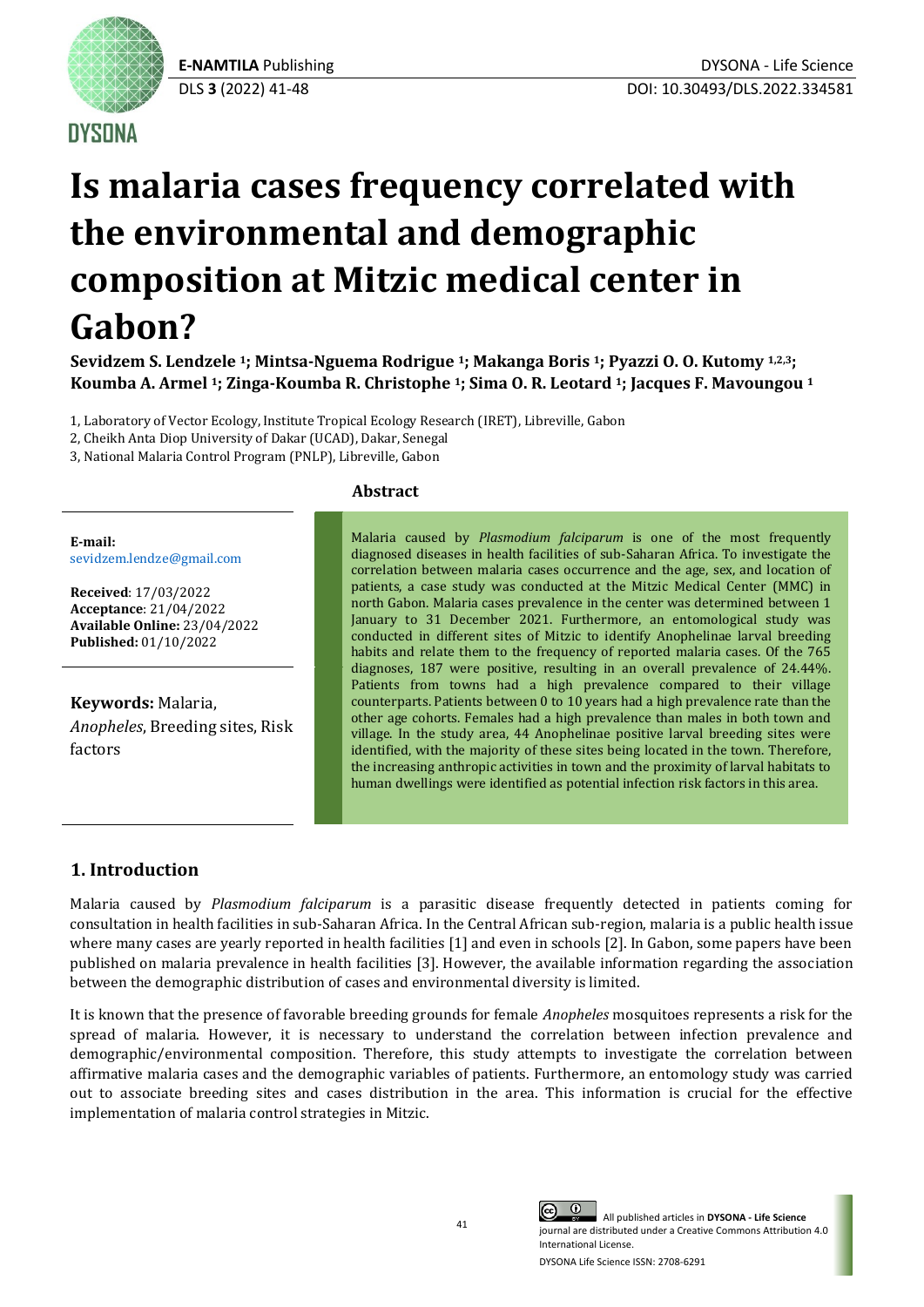## **2. Materials and Methods**

#### **2.1. Study area**

Mitzic is the capital city of the Okano department and is 111.47 km from Oyem, the capital of the Woleu-Ntem province of Gabon. Geographically, it is located within latitude  $0^{\circ}$  42' 11" north and longitude 11° 33' 57" East. Mitzic is one of the towns of North Gabon that are closer to the borders of Cameroon and Equatorial Guinea. The population of this town mainly depends on commerce, with most goods originating from neighboring countries and an underdeveloped agricultural sector. The population in surrounding villages are forestry workers as logging by forestry companies is common. The ongoing city development projects, deforestation, the opening of roads, and construction work in some villages by forestry companies are some of the anthropic activities that could modify the ecosystem by creating favorable breeding sites for malaria vectors.

The Mitzic Medical Center (MMC) is the only government primary health facility that receives patients from all parts of the town and surrounding villages. However, some villages have dispensaries that provide basic health care for the population.

#### **2.2. Patients sample**

A health-facility-based study regarding the patients' age, sex, and place of residence was conducted at the MMC. All patients coming for consultation from January to December 2021 and were recommended to conduct a malaria test were included in this study. Blood collection was carried out by a well-trained laboratory technician. The laboratory test for malaria at the MMC was the rapid diagnostic test. Only the ONE STEP Malaria HRP-II (P.f) and PLDH (Pan) antigen rapid test of the SD BIO LINE Malaria Ag Pf/Pan mark is used in this medical center.

### **2.3. Entomological study**

This study was conducted daily from 8 a.m to 2 p.m. The search for larval habitats of Anophelinae was conducted through a systematic verification of the potential mosquito larval breeding sites using the dipping method [4].

#### **2.4. Morphological identification of Anophelinae larvae**

*Anopheles* larvae were identified by their characteristic horizontal positioning on the surface of the water. The morphological identification of the larvae was conducted following the morphological traits [5] and the key of Gillies and Coetzee [6].

#### **2.5. Data analysis**

Statistical analysis was conducted using python 3.6. The Chi-square and the Mann-Whitney tests were used to compare the malaria prevalence with the site, sex, and age. The level of significance was stated at  $p<0.05$  at 95 % confidence interval.

#### **3. Results**

#### **3.1. Malaria prevalence**

Of the 765 patients that conducted malaria tests from January to December 2021, 187 tested positive for the disease (Fig. 1), with an overall prevalence rate of 24.44%.

#### **3.1.1. Prevalence with site**

Based on the prevalence with the site, a high prevalence was recorded in patients originating from town (25.99%) than village (22.94%). However, this difference was insignificant (*P=0.331*) (Fig. 2 A).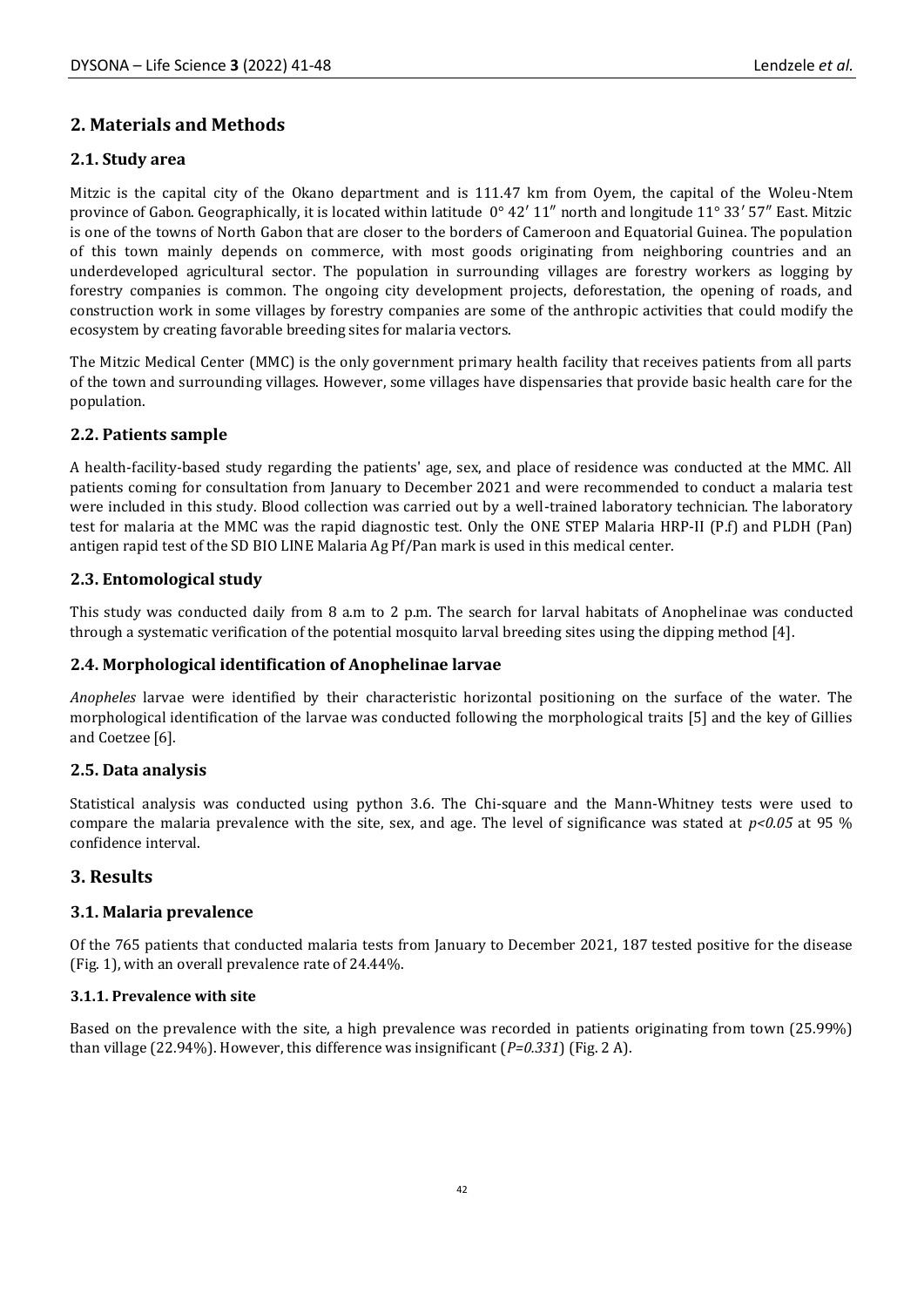#### **3.1.2. Prevalence with sex**

The results showed that females had a higher infection prevalence than their male counterparts in the town and the village. Interestingly, there was a statistically significant difference in prevalence rate with sex in the village but not in the town (Fig. 2 B).

#### **3.1.3. Prevalence with age**

Based on prevalence with age cohort, in town as in the village, a high infection rate was found in patients aged 0 to 10 years (Fig. 3). This infection prevalence in kids (0-10 years) was significantly higher than in other age groups, while no significant differences were observed between other groups.



**Figure 1. Malaria cases during the study period from January to December 2021**



**Figure 2. Malaria cases prevalent with site (A) and sex (B)**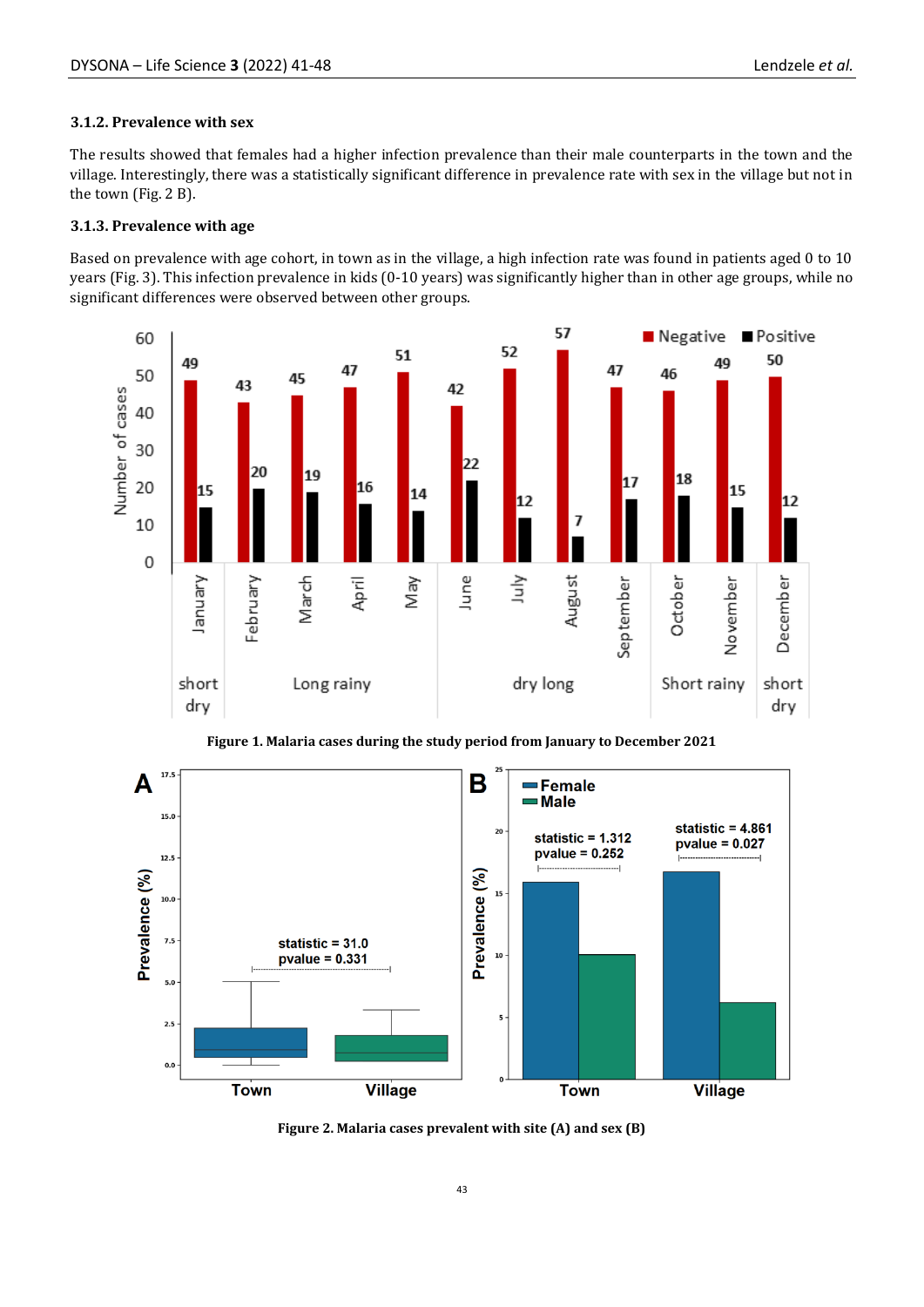

**Figure 3. Malaria cases prevalent in the age group of patients in town (A) and village (B)**

#### **3.2. Larval habitats inspection**

The entomological study led to the identification of 44 Anophelinae larval habitats in the town and village sites of Mitzic. Although more sites were inspected in the village, almost twice the number of Anophelinae larval habitats were identified in town compared to the surrounding villages (Fig. 4). The mapping of Anophelinae breeding sites reveals the clustering of larval habitats in the center of the town (Fig. 5). These breeding habits were found around homesteads of quarters where patients originated.

#### **3.3. Environmental risk factors for larval development in village and town**

The different anthropic activities in the city and villages of Mitzic have led to the modification of its ecosystem and consequently expanded mosquito breeding sites. The village of Mitzic is characterized by logging activities conducted by forestry companies. This activity has created jobs for villagers and is a vital source of income. The population uses the village's river for bathing and laundry, and Anophelinae larvae were found at the edges of this water body. Most houses are poorly



**Figure 4. Number of Anophelinae larval habitats in town and village**

made from wood and have open eaves and holes, enabling the entry of mosquitoes. (Fig. 6 A). However, the local houses in some communities where forestry companies exploit local wood are modern wooden houses with close eaves and walls that do not permit the entry of biting insects, especially mosquitoes (Fig. 6 B). Moreover, forestry companies have opened roads to ease forest accessibility. The tracks created by wood transporting trucks retain water during the rainy season and form a temporal larval habitat for Anophelinae (Fig. 6 C).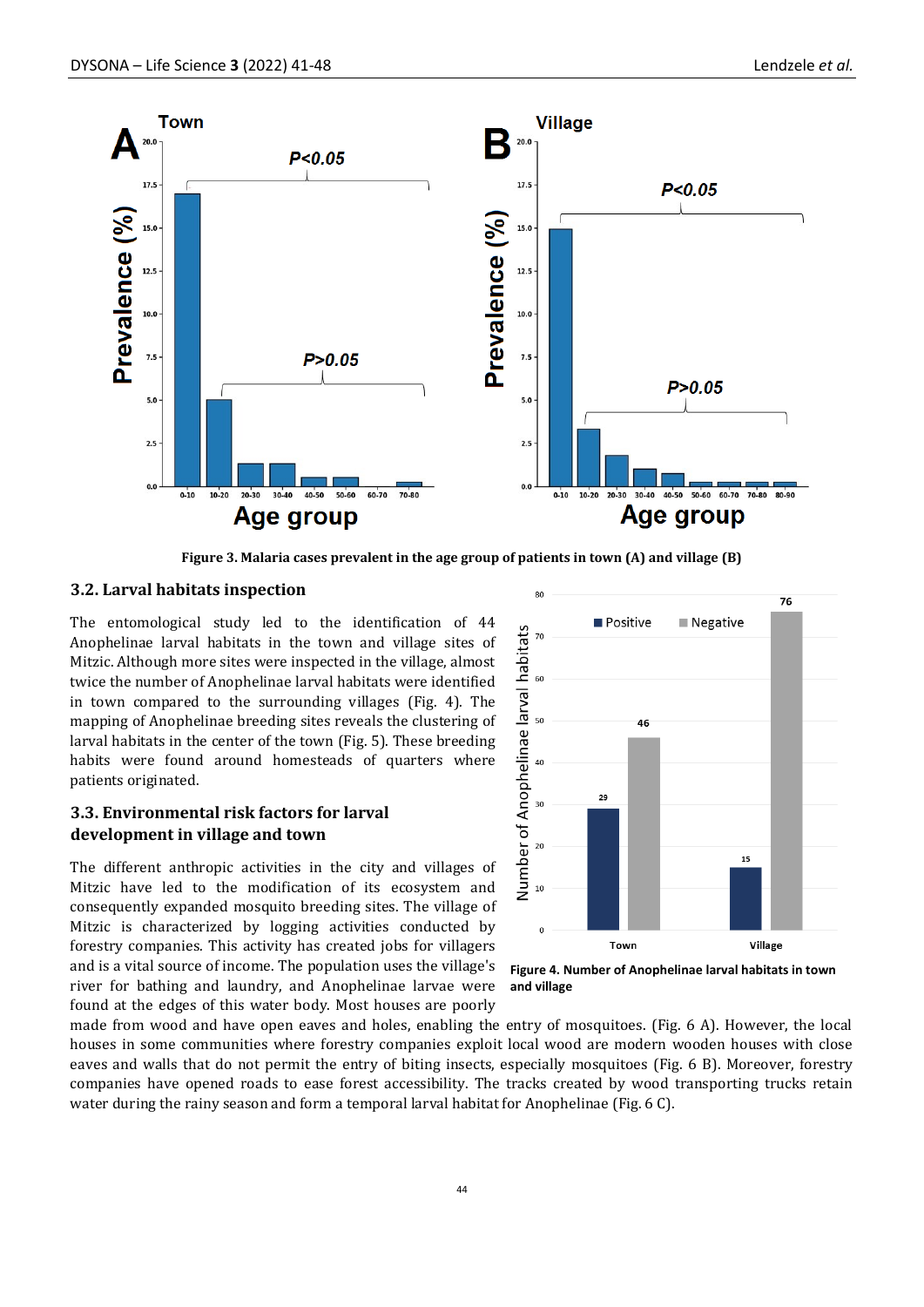

**Figure 5. Map showing the positive breeding sites (red dots) of Anophelinae and quarter where patients originate (black triangle) in Mitzic. The quarters inside the black rectangular area belong to the urban area or town, and those outside are quarters of the surrounding villages or rural areas**



**Figure 6. The environment of the village. (A) represents the traditional wooden house that is owned by 95% of villagers. (B) represents the modern wood house. (C) represents the tracks of wood transporting trucks creating pools of water where >1000 anophelinae were found. The water pool is <5m from the closest house.**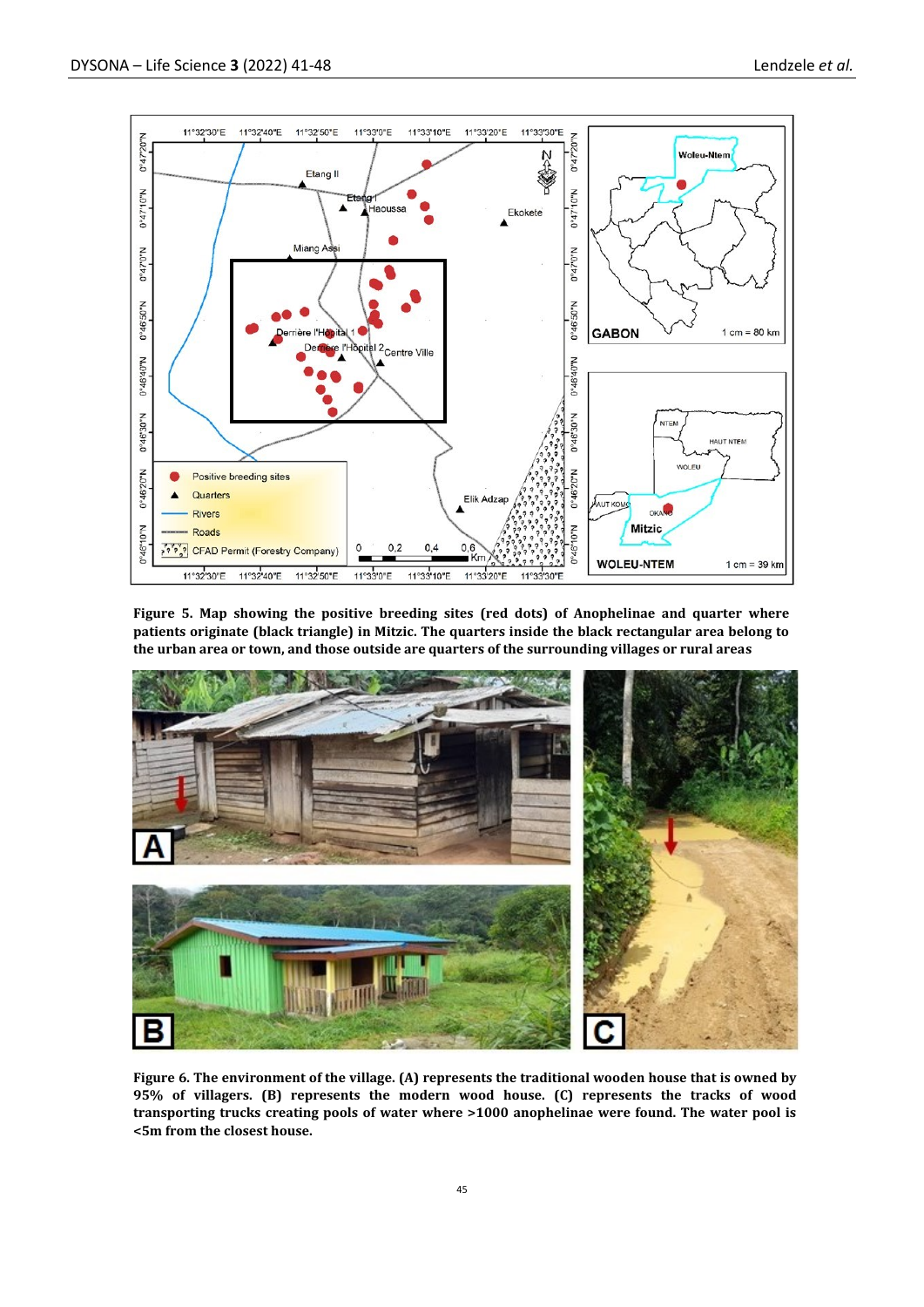

**Figure 7. The environment of town. (A) represents the immediate environment of a garage found at « Haoussa quarter » with several surface groundwater spots with Anophelinae larval density between 100-500; (B) an abandoned truck filled with water and Anophelinae larval density of approximately 750 ; (C) The back view of a wood house with different water collection materials such as drums, bowls, and containers that harbored Culicinae larvae ; (D) abandoned pot behind a house with >500 Culicinae larvae ; (E) Stagnant water created by car tire with 150 Anophelinae larvae.** 

The city of Mitzic, where the MMC is located, is characterized by commercial activities, and some of the prominent ones include bars and garages (Fig. 7 A). These activities modify the environment leading to the expansion of Anophelinae breeding sites. Stagnant water spots, tires, and abandoned cars were identified to harbor Anophelinae larvae around some garages (Fig. 7 A and B). After a thorough inspection of the immediate environment of human dwellings, it was found that because of the scarcity of water in the city, the population used water storage materials such as buckets, pots, drums, and containers. These open water surfaces harbor a high density of Culicinae larvae but not Anophelinae larvae (Fig. 7 A, C, and D).

#### **4. Discussion**

Malaria remains the most diagnosed disease in health facilities in Africa, particularly in Gabon. In this study, the overall malaria prevalence was 24.44% among the investigated potential cases, close to the 30% reported by authors from neighboring Congo [7]. A high prevalence of malaria was observed in the town compared to the village setting, which could be explained by the ongoing urbanization. The construction of roads, public buildings, and the developing commercial activities in Mitzic town have contributed to creating and expanding Anophelinae larval breeding sites compared to the underdeveloped village. On the other hand, the housing type in the village could be one of the reasons for malaria cases, as 95 % of the houses were wooden houses with holes that could permit the entry of mosquitoes. According to [8], children living in modern houses had low malaria prevalence than those living in primitive houses. Furthermore, the report of [9] in Malawi showed that the high prevalence of urban malaria is due to people's travel from urban to rural areas.

The high infection rate among the young cohort is mainly attributed to their vulnerable immune system. The children usually play around rivers, streams, and other potential Anophelinae breeding grounds naked or partially dressed, exposing them to mosquito bites and subsequent infection. This finding is not strange as most authors have reported high cases of malaria in children in Gabon [10] [11] and elsewhere in Africa [12]. In both town and village settings, a high malaria prevalence rate was recorded in females than males. This finding could be explained by the fact that women frequently visit the hospital for anti-natal clinics. It is known that women in general and particularly pregnant women have a weak immune system due to estrous cycles and pregnancy, hence their high vulnerability to infectious diseases such as malaria. Similarly, an Ethiopian study reported higher malaria cases in women than men [12].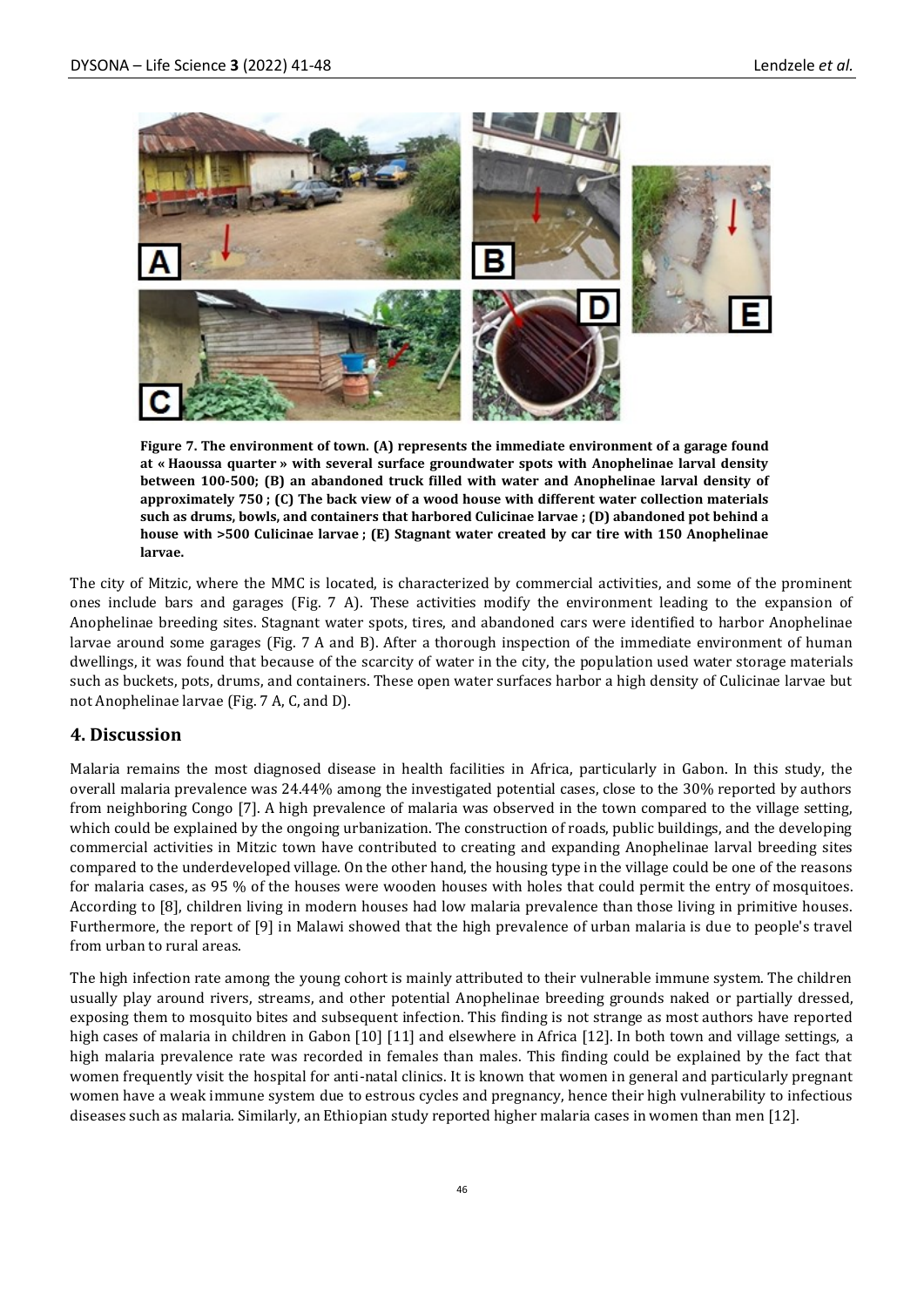The identification and characterization of Anophelinae breeding substrates is a prerequisite for an effective targeted larval habitats control program [13]. In the present study, 44 positive Anophelinae larval breeding sites were identified and frequently found by river edges, open soil surfaces, abandoned cars, and containers. High diversity of these larval breeding habitats was found in the town compared to the village. The primary and permanent Anophelinae breeding site identified in the village of Mitzic was river edges, while open soil water surfaces were identified as temporal Anophelinae larval breeding sites. These breeding sites pose direct infection risks [12][14]. Most of the temporary breeding sites correlated with truck traffic activities (Fig. 6 C) and (Fig. 7 E); similarly, breeding sites were linked with human land uses, rivers, and roads in Ecuador [15].

It can be concluded that human activities can indirectly support the spread of the disease by providing a suitable temporary environment for vector breeding. However, mapping these breeding sites can give an overall idea for the application of efficient control programs. On the other hand, considering the higher infection rates in children, spreading awareness of protection measures among this age group is a must.

### **5. Ethical considerations**

The protocol for the malaria vector cartography project that included malaria infections in the population was approved by the National Ethics Committee of Gabon ( $n^{\circ}$  PROT 016/2019/PR/SG/CNE). An authorization ( $n^{\circ}$ 096/MS/SG/DGS/DRSN/CMM) was obtained from the chief medical officer to use the data on malaria cases. Only age, sex, malaria test results, and origin of patients were anonymously included in the database.

#### **6. Acknowledgements**

This study was conducted with the financial support of the French Agency for Development (AFD) in collaboration with the national malaria control program (PNLP) of Gabon. We are grateful to the local population for facilitating the study.

### **References**

- 1. Lendzele SS, Abdoulmoumini M, Abdoulaye M. Typhoid, Malaria and Their Concurrent Infections in Fondonera, West Region of Cameroon. J. Vet. Sci. Med. Diagn. 2017;6:3. [DOI](http://doi.org/10.4172/2325-9590.1000230)
- 2. Bamou R, Sevidzem SL. ABO/Rhesus Blood Systems and Malaria Infection among Students of the University of Dschang-Cameroon. Malaria World J. 2016;7:4.
- 3. Lekana-Douki JB, Pontarollo J, Zatra R, Toure-Ndouo FS. Paludisme au Gabon : résultats d'une étude bioclinique à l'hôpital de l'amitié sino-gabonaise de Franceville. Sante. 2011;21:193-8[. DOI](http://doi.org/10.1684/san.2011.0263)
- 4. Silver JB. Mosquito ecology: field sampling methods. springer science & business media; 2007.
- 5. Sallum MAM, Obando RG, Carrejo N, Wilkerson Richard C. Identifcation keys to the *Anopheles* mosquitoes of South America (Diptera: Culicidae). II. Fourth-instar larvae. Parasites Vectors. 2020;13:582. [DOI](https://doi.org/10.1186/s13071-020-04299-5)
- 6. Gillies MT, Coetzee M. A supplement to the Anophelinae of Africa South of the Sahara. Publication of the South African Institute for Medical Research. 1987;55:1–143.
- 7. Deutsch-Feldman M, Brazeau NF, Parr JB. Spatial and epidemiological drivers of *Plasmodium falciparum* malaria among adults in the Democratic Republic of the Congo. BMJ Glob. Health. 2020;5:e002316[. DOI](http://dx.doi.org/10.1136/bmjgh-2020-002316)
- 8. Tusting LS, Bottomley C, Gibson H, Kleinschmidt I, Tatem AJ, Lindsay SW. Housing Improvements and Malaria Risk in Sub-Saharan Africa: A Multi-Country Analysis of Survey Data. PLoS Med. 2017;14:e1002234[. DOI](https://doi.org/10.1371/journal.pmed.1002234)
- 9. Mathanga DP, Tembo AK, Mzilahowa T, Bauleni A, Mtimaukenena K, Taylor TE, Valim C, Walker ED, Wilson ML. Patterns and determinants of malaria risk in urban and peri-urban areas of Blantyre, Malawi. Malar. J. 2016;15:590[. DOI](https://doi.org/10.1186/s12936-016-1623-9)